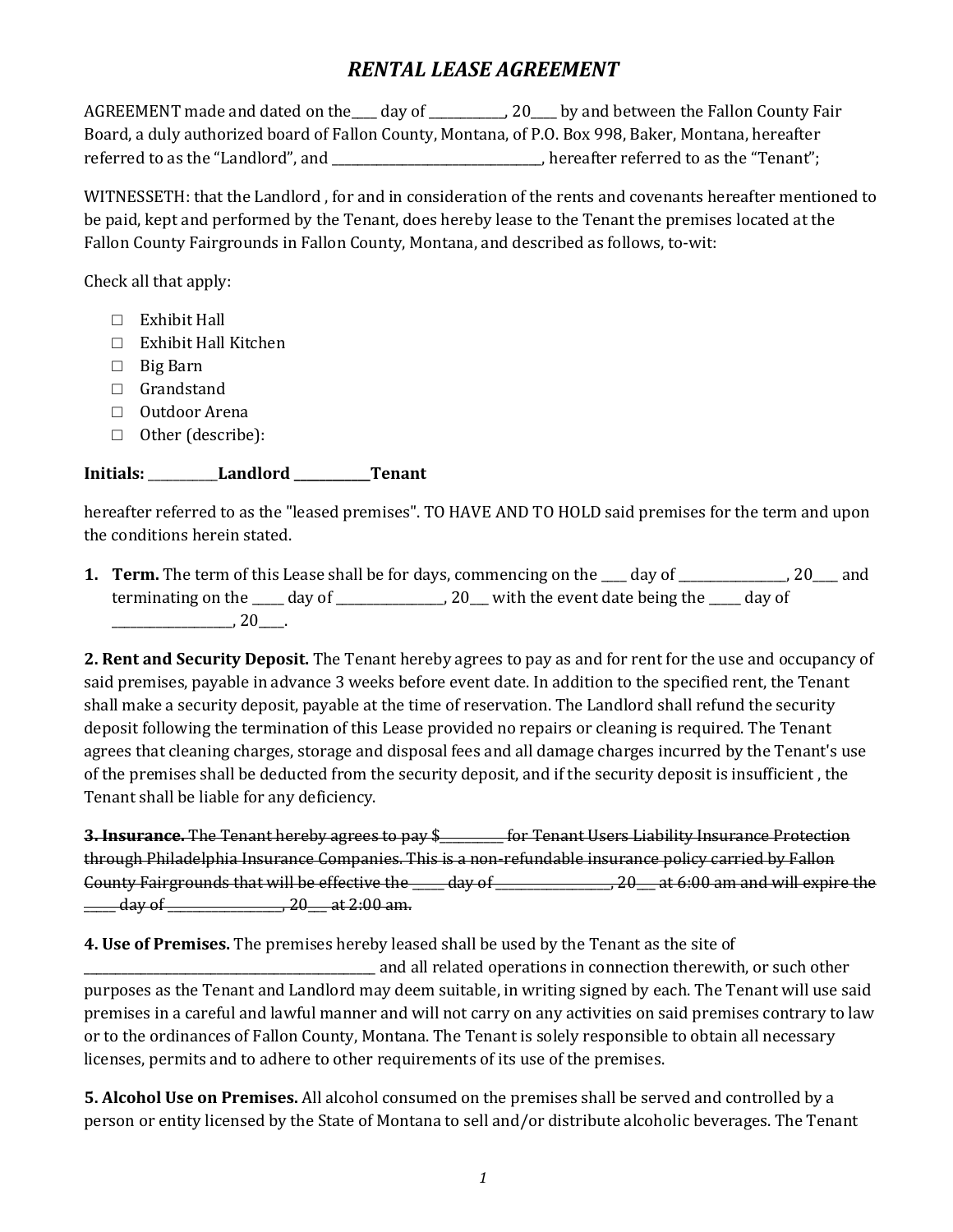hereby agrees to follow all rules applicable to the service and consumption of alcoholic beverages set forth by state law, regulation, or local rule or ordinance. No alcohol shall be served or consumed on the premises after 2:00 a.m.

**6. Hours of Operation**. All parties and events held at or upon the premises shall end at or before 2:00 a.m., and the Tenant agrees that all persons shall promptly vacate the premises thereafter. All clean-up obligations described in Paragraph 8 may commence at 6:00 a.m.

**7. Alterations and Improvements**. The Tenant may, at its own expense, and exercising reasonable discretion and judgment, decorate the interior of said premises as it deems suitable for its occupancy, but it shall make no permanent changes or alterations in the walls or partitions in said building without the written consent of the Landlord.

**8. Indemnity.** The Tenant' shall indemnify and hold harmless the Landlord from all liability by reason of any act of the Tenant, its agents, employees or guests, from any cause whatsoever, whether in equity or at law, during the term of this Lease.

**9. Care of Premises.** The Tenant shall take good care of the premises and appurtenances thereto and keep them in good repair, free from filth, overloading, danger of fire, explosions or any nuisance, and return the same to the Landlord, at the expiration of this Lease, in as good condition as said premises are on the date of the execution of this Lease, usual wear and tear, and acts of God excepted. Upon termination of this Lease the Tenant will promptly remove its personal property and leave the space in broom-clean c on di t i on .

**10. Security.** The Tenant shall be responsible to ensure that appropriate security personnel are employed during its use of the premises. The Tenant shall be responsible for insuring its own leasehold improvements, fixtures, equipment and other personal property from loss or damage from any cause whatsoever during its presence on the premises. The Landlord provides no insurance for the Tenant's aforementioned items.

**11. Furniture/Equipment**. The Landlord shall provide, at no additional charge to the Tenant, the following furniture and equipment for the Tenant's use on the premises:

Check all that apply:

- □ Tables
- □ Folding Chairs
- □ Portable Bar
- □ Sound System
- □ Easels
- □ Backdrop Set
- $\Box$  Other:

No warranty is made as to the suitability of any furniture or equipment provided hereunder and the Tenant assumes all risk of harm associated with the use of such furniture and equipment. The Tenant shall be responsible for all set-up and take-down of any furniture or equipment used by it hereunder and acknowledges that its obligations relative to the use of the premises extends to the use of all furniture and equipment.

**12. Assignment and Subletting**. The Tenant shall not assign this Lease or any part thereof, or sublet any portion of the leased premises, without the Landlord's prior written consent.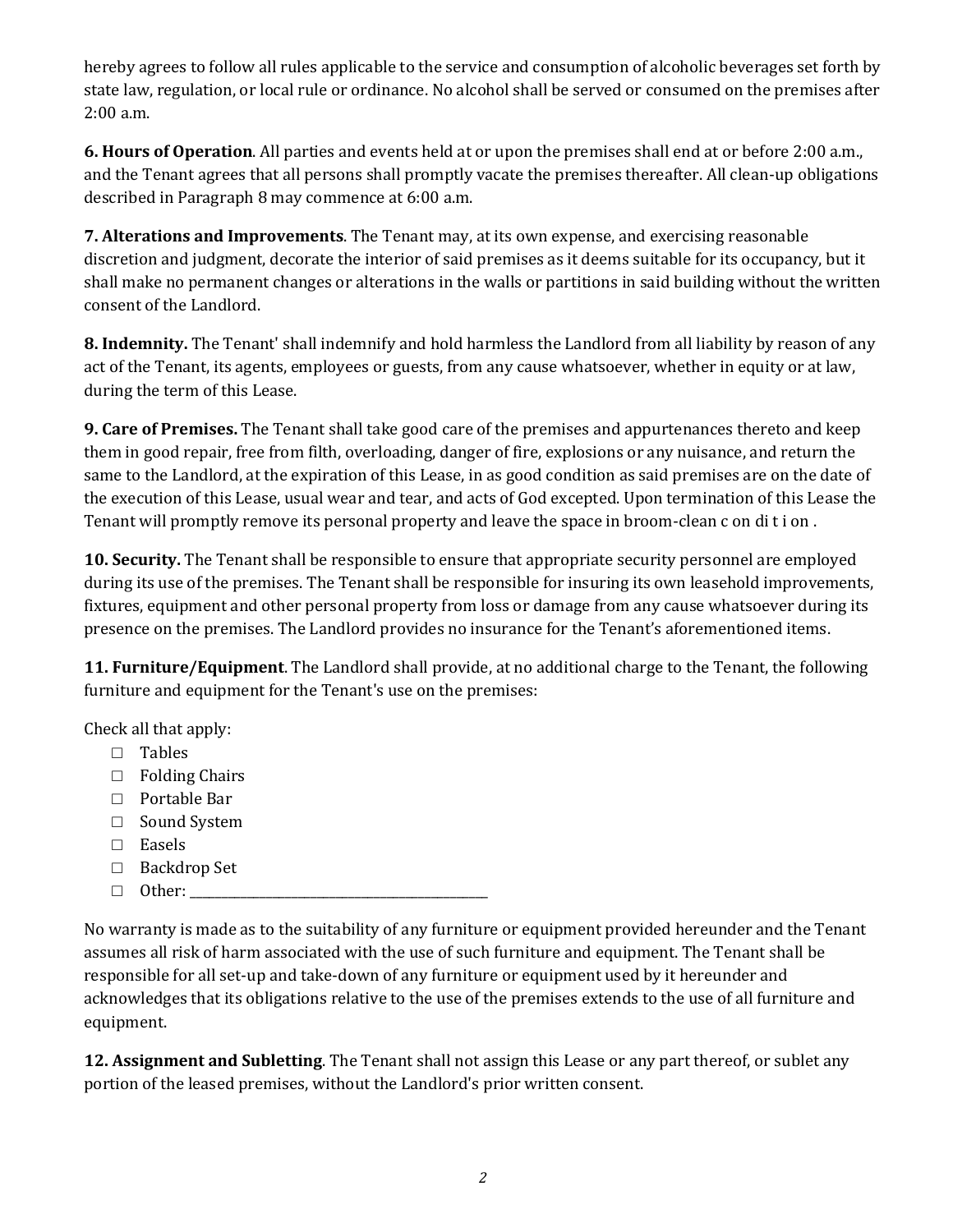**13. Default**. Should default be made in the payment of any rent herein required or any part thereof, or in any of the covenants and agreements herein contained to be kept and performed by the Tenant, it shall be lawful for the Landlord, at its option, to immediately terminate this lease and to re-enter and take possession of the leased premises . The Tenant shall nevertheless remain liable for all rents due hereunder. The Landlord may also exercise any other or further remedy now or hereafter available under the laws of the State of Montana. A waiver by the Landlord of any default or breach hereunder by the Tenant shall not be construed to be a continuing waiver of such default or breach, nor a waiver of any subsequent default or breach.

**14. Termination.** It is further agreed that the Tenant will, at the termination of this Lease, peacefully surrender possession of the premises to the Landlord.

**15. Surrender of Premises; Removal of Fixtures and Property.** Upon the termination or ending of the term of this lease for any reason, the Tenant agrees to peacefully surrender possession of said premises to the Landlord. Any personal property belonging to the Tenant, if not removed at the termination or default, and if the Landlord shall so elect, shall be deemed abandoned and become the property of the Landlord without any payment or offset therefor. The Landlord may remove such property from the leased premises and store them at the risk and expense of the Tenant if the Landlord so elects. The Tenant shall repair and restore all damage to the leased premises caused by the removal of equipment, fixtures, and personal property.

**16. Time of the Essence.** It is agreed that time shall be of the essence of each and every provision of this Lease.

**17. Binding Effect.** It is further mutually understood and agreed that this lease, and the covenants and agreements herein contained, shall extend to and be binding upon the parties hereto and their heirs, personal representatives, successors and assigns.

**18. Integration and Choice of Law.** This document comprises the total of the parties'

agreement and supersedes any promise, representation or warranty not expressly set forth herein. The parties acknowledge that they are not relying upon any such extraneous material. Amendment to or modification of this agreement shall not be effective unless the same is written and the notarized signature of the parties affixed thereto. The parties acknowledge that they have had opportunity to have this document reviewed by counsel and have fully reviewed and comprehend the agreement. This agreement shall be construed according to the laws of the State of Montana, and venue shall be proper in the 4

Montana Sixteenth Judicial District Court, Fallon County. In the event of litigation concerning the terms and provisions of this Lease, the prevailing Party shall be entitled to a reasonable attorney's fee to be taxed as a cost of litigation.

IN WITNESS WHEREOF, The parties hereto have set their hands the day and year first above written.

### **FALLON COUNTY FAIR BOARD**

| $\mathbf{B} \mathbf{v}$ :            |               |
|--------------------------------------|---------------|
| Printed Name: ______________________ |               |
|                                      |               |
| <b>LANDLORD</b>                      | <b>TENANT</b> |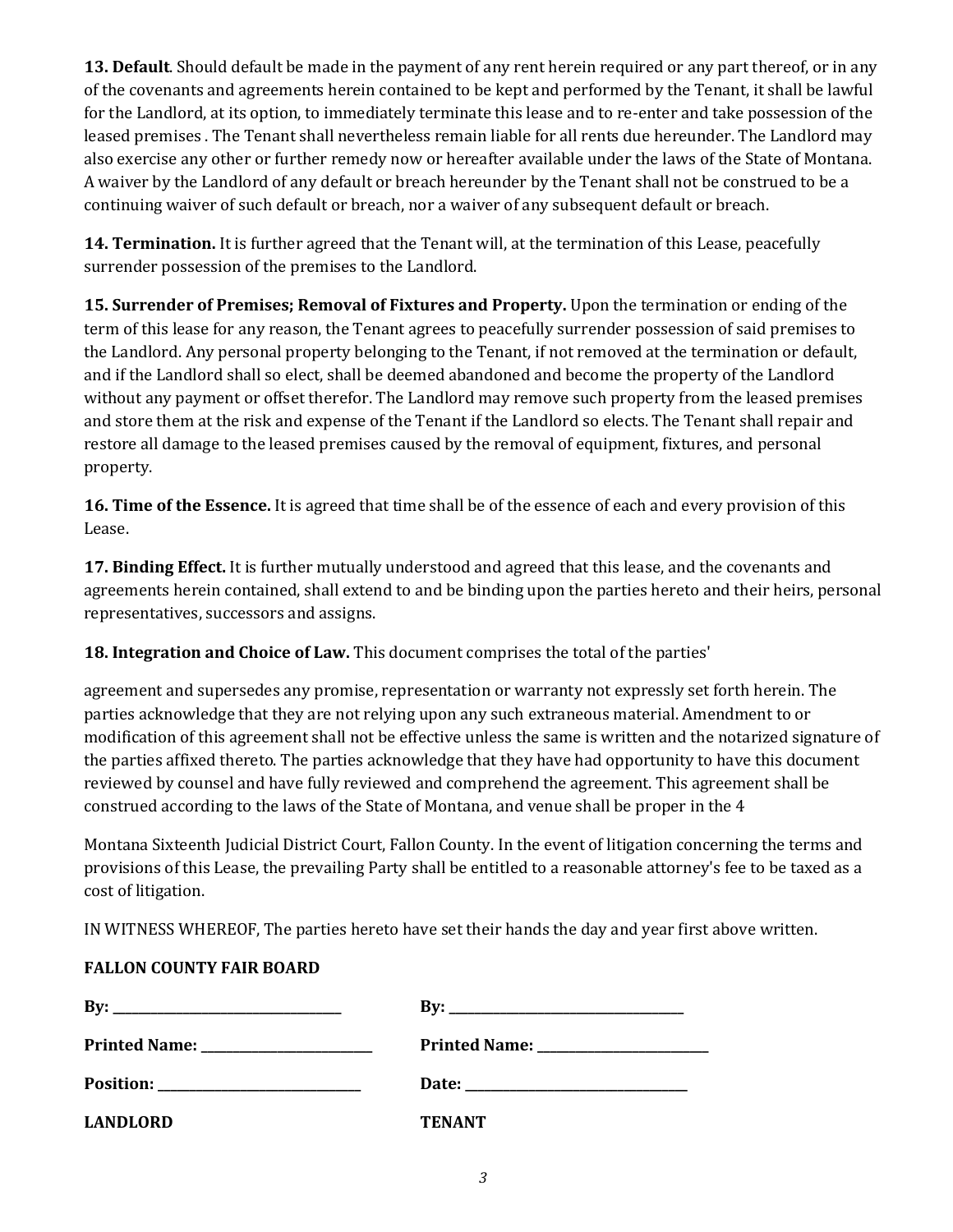## *RENTER'S INFORMATION*

|                                                     | $Cell$ #<br>Date:                                                                                                                                                            | Other $#$ |
|-----------------------------------------------------|------------------------------------------------------------------------------------------------------------------------------------------------------------------------------|-----------|
| Deposit                                             |                                                                                                                                                                              |           |
| □<br>$\Box$<br>$\Box$<br>$\Box$<br>$\Box$<br>$\Box$ | Hall Only: (\$200)<br>Hall/Kitchen: (\$400)<br>Hall/Kitchen/Dishware: (\$500)<br>Arena Only: (\$200)<br>Arena/Kitchen: (\$400)<br>Arena/Kitchen/Sound: (\$500)<br>Other: $\$ |           |
| П<br><b>Hall Rent</b>                               |                                                                                                                                                                              |           |

- □ For Profit: \$200
- □ Private Parties 1-50 guests: \$25
- □ Private Parties 50 guests+: \$100
- □ Non-Profit: \$25
- □ County Affiliated Entities: No Charge
- □ Use of the kitchen is an additional \$50/day #\_\_\_\_\_\_\_\_\_\_\_\_
- $\Box$  \*Additional days for set-up and tear down: \$25/day. #
- □ Amount Owed: \$ \_\_\_\_\_\_\_\_\_\_\_\_\_\_\_

## *Arena Rent*

- □ For Profit: \$200
- □ Private Party: \$100
- □ Non-Profit: \$25
- □ County Affiliated Entities: No Charge
- □ Amount Owed: \$ \_\_\_\_\_\_\_\_\_\_\_\_\_

## *Additions*

- $\Box$  Tablecloths \$5 (per cover) #
- $\Box$  Ivory Chair Covers \$1 (per cover) #
- □ Dishware \$2 (per setting including plate, silverware, bowl, cup) #\_\_\_\_\_\_\_\_\_\_\_\_
	- o Damage Fee: \$10 per damaged item (A "damage" would include a break, chip, or any negative change from its original condition determined by Fairgrounds Manager)
- $\Box$  Electrical Camping (\$10 per hookup) #\_\_\_\_\_\_\_\_\_
- □ Bar (no charge)
- □ Projector Screen (no charge)
- □ Sound System (no charge)
- □ Amount Owed: \$ \_\_\_\_\_\_\_\_\_\_\_\_\_\_\_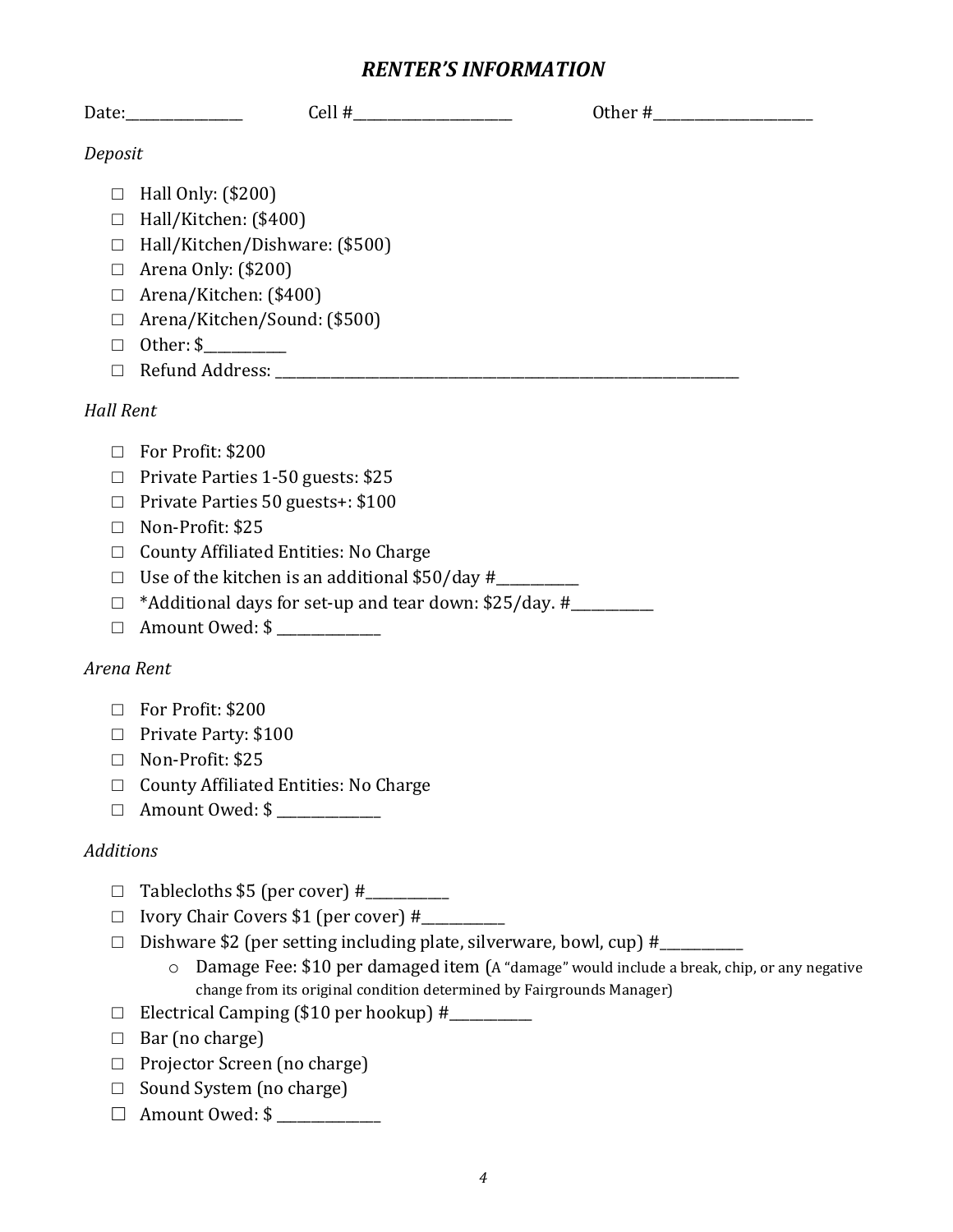- □ Deposit Received
- □ Rent Received
- □ User Agreement Completed
- □ Key Exchanged
- □ Walk-Through
	- Supply room: cleaning supplies
		- Cleaning Gloves
		- Trash Bags
		- Toilet Cleaner
		- Cleansing Wipes
		- Paper towel Re-Fill
		- Toilet Paper Re-Fill
		- Stainless Steel Cleaner
		- Glass Cleaner
	- o Expectation of Cleaning
		- Emptying and disposing of trash in dumpster out behind hall
		- Replacing liners
		- Vacuum all rugs
		- Cleaning garbage cans off
		- Sweep and Mop all floors used
		- **E** Restrooms: Disinfect and wipe down sinks, toilets/urinals and walls surrounding air dryer, re-stock paper towels and toilet paper (keys located in supply room), dispose of trash and replace liners, sweep and mop floors.
		- Wash and dry tabletops and break down tables and chairs; return to storage room in orderly fashion.
		- Kitchen: wipe down all countertops, and appliances, clean all dishes used and put back where they were found, place used towels and wash cloths in crate, dispose of trash, clean trash can, replace liner, clean sinks with all-purpose cleaner, sweep and mop floors.
		- Unplug Appliances: microwave, coffee pot, etc.
	- o Expectation of Usage
		- You are responsible for security of the building during your rental period.
		- Thermostat should be set to 70 degrees.
		- **■** Lights turned off.
		- **E** Return all supplies to supply room, rinse mop buckets, place used mop heads in bucket.
		- Place all used tablecloths and chair cover in garbage bags and leave in main entrance hallway.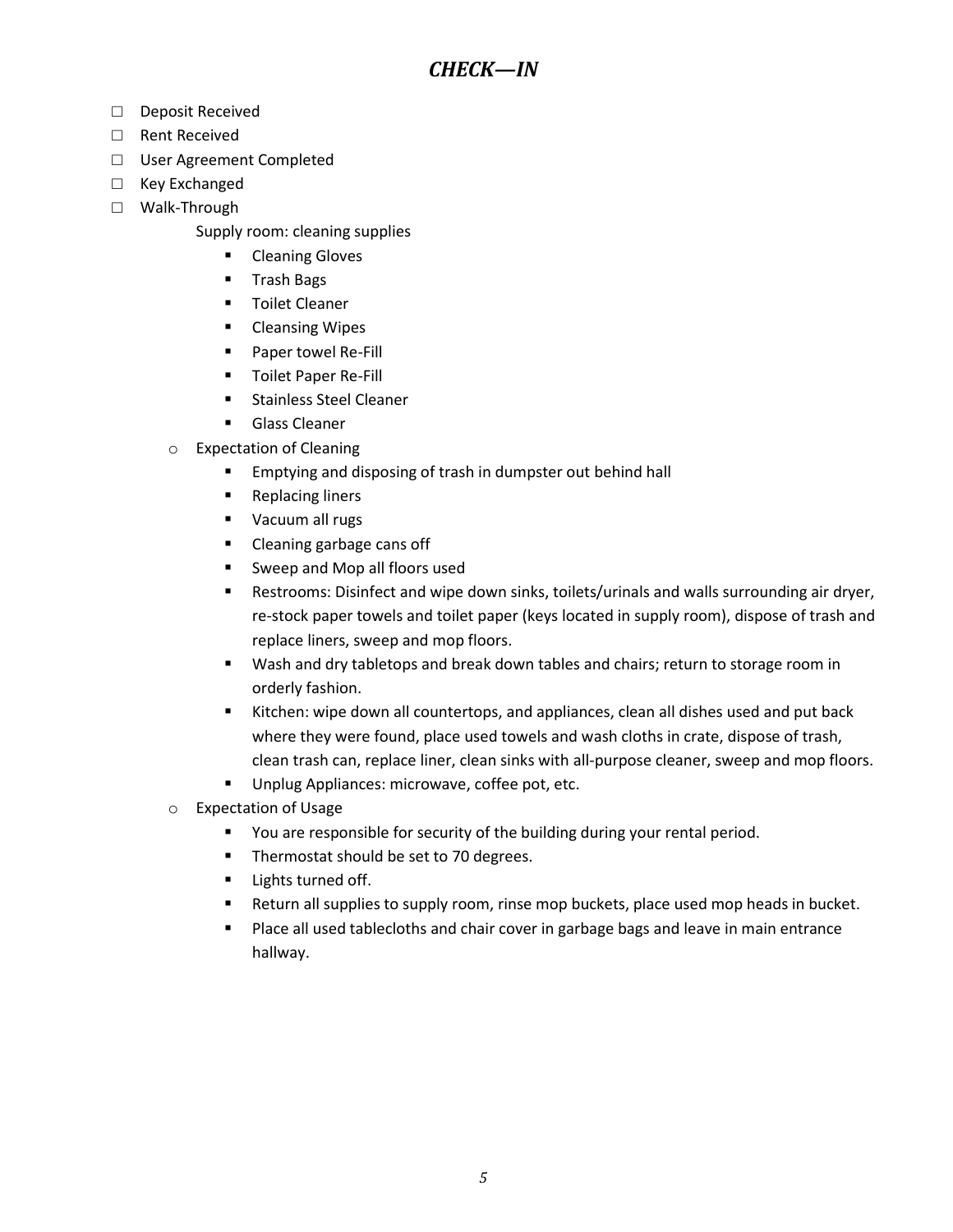# *ADDITIONAL HALL INSTRUCTIONS*

1. NO VEHICLES to enter Exhibit Hall.

2. CARDBOARD or CARPET under all articles possible of causing damage to floor.

3. NO PROPANE GRILLS allowed in hall, or in any building on fairgrounds.

4. Use NO CAUSTIC SUBSTANCES on floor in hall.

5. Use NO DUCT TAPE or GLUE GUNS on surfaces in hall, ONLY MASKING/PACKING TAPE.

6. TAPE NOTHING to HEAT VENTS in ANY MANNER.

7. Attach NOTHING to CEILING TILES or LIGHT FIXTURES. Use wires only.

8. Keep HOT ROASTERS away from walls.

9. Remove ALL GARBAGE to black dumpsters and replace liners.

10. Replace CHAIRS and TABLES in store room in order that were found, please.

11. Use the sink in UTILITY ROOM for MOP WATER or GREASE from roasters.

12. No COFFEE GROUNDS in sinks – use garbage cans.

13. Remove any articles brought to fairgrounds.

15. Pick up litter caused by your event, including any CIGARETTES BUTTS left outside.

16. Fallon County requires and provides POLICING by the Fallon County Sheriff's Office for any event where alcohol is sold. This is to prevent underage drinking or violence.

17. ALL ALCOHOL is to be sold by the licensed insured provider (the bar) i.e. kegs, wine or champagne. Will also need the bar's Certificate of Liability INSURANCE.

18. The caterer will have to have a LICENSE and a Certificate of Liability INSURANCE.

19. If you are a county entity and the Exhibit Hall is not cleaned to meet this request, there will be a CLEANING FEE sent to you.

20. If default on any of these rules the "Tenant" will FORFEIT the HALL DEPOSIT.

21. If Ansul hood is used without an emergency, you will be responsible for the cleanup fee and the cost to refill of Ansul tank.